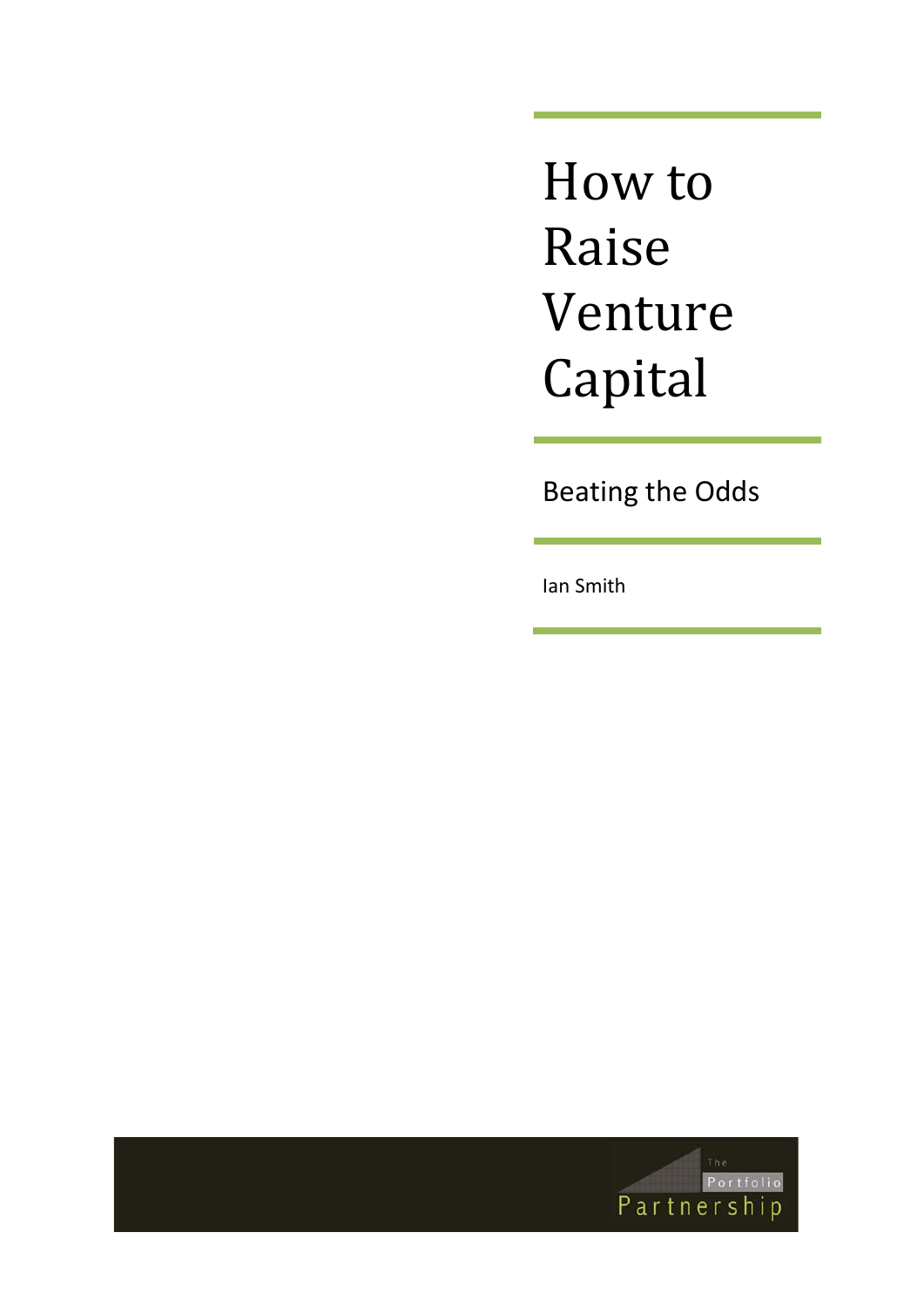# **How to Raise Venture Capital**



It is never easy raising money but it just got a whole lot tougher. Are there tried and trusted techniques to turn investors on? Yes there are. The secret sauce ingredients include: rigorous preparation, a great compelling story, delivered with passion by a credible management team. Using the process map above, let's break it down into four parts,

- 1. Preparation,
- 2. Offer stage,
- 3. Selection of funder,
- 4. Legal documents.

Let's look at each stage with practical advice.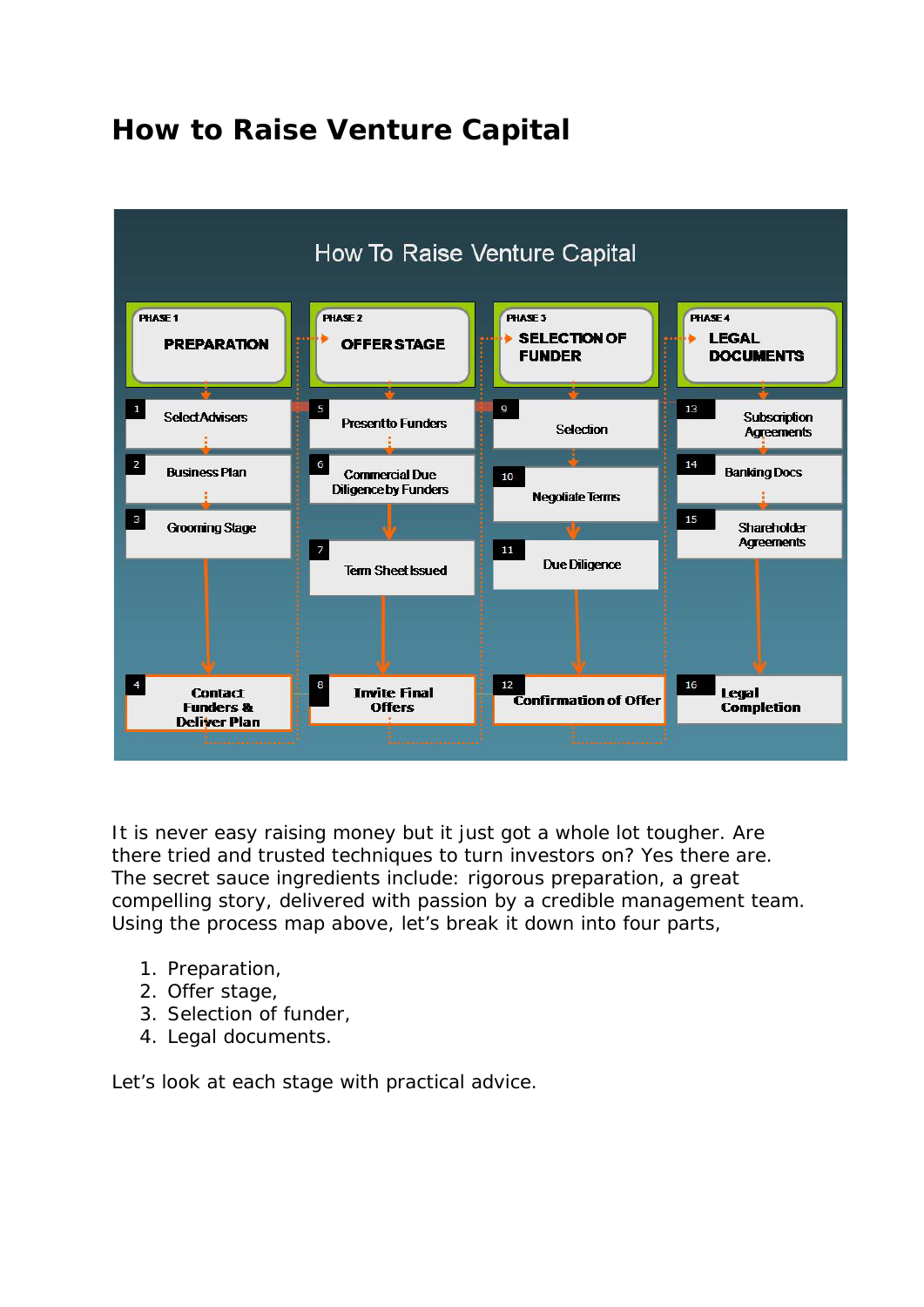#### **PREPARATION**

#### **Selecting Advisers:**

You could do it yourself but you have a business to run so my advice would be you need help.

Therefore select using these criteria:

- Credentials references from the last 3 institutional finance raising projects and a list of all deals done
- Personnel resumes of people doing the work
- Chemistry can you work with the individuals on a daily basis
- Sector a list of sector related experiences

#### **Business Plan**

What do I cover in my business plan and my executive summary?

Write an enjoyable compelling story that covers:

- how much money you need,
- how you will spend it,
- how much your business is worth,
- why customers love you,
- how you will make money,
- why is it scalable,
- what makes your leadership team credible,
- what is the competitive landscape, and
- explain barriers to entry and the risks of what could go wrong.

Prepare many what-if scenarios. Use a powerful one page executive summary to get interviews and then use a few power points as props to deliver your story. Talk with confidence knowing your speech is backed up by a rigorous business plan.

Build a business plan that summarizes the policies you need to run the business. Ensure all key policies are articulated in a detailed way. A great business plan allows you to produce a great one page Executive Summary.

#### **Grooming Stage**

First, gather together answers to questions that will be asked by the business angel, venture capitalist or private equity player.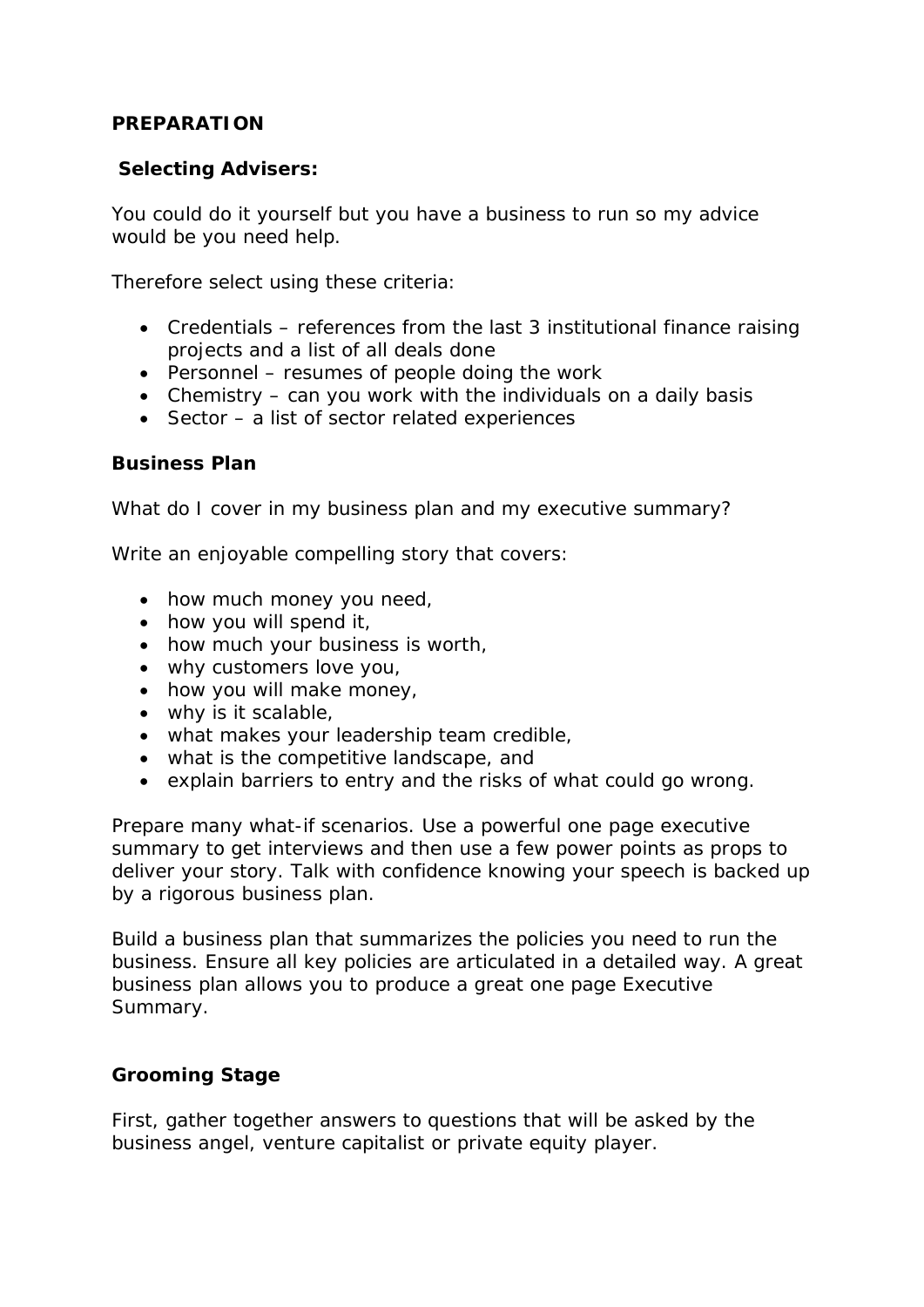- What is the status of your industry in terms of trends and statistics? The key is to sound authoritative. Demonstrate that your team understands this market without being verbose.
- The value proposition does it connect with customers? Why now?
- What makes the management team credible?
- Which analysts validate your strategy?
- How will you make money?
- Be clear on the itch you are scratching! What business am I in? Be clear why you are remarkable.
- Is it a very competitive space and if so why will you succeed? Little competition – does anyone want to spend money on your solution?
- How will you win new customers?

Get on top of the detail. Memorize key facts. Be ready to explain the volume and yield drivers behind you historical numbers. Show your mastery of the economics of your business.

#### **Contact Funders and Deliver Plan**

Finally do your due diligence on potential funders, including studying their web site to discover their portfolio, previous exits, investment criteria, and bio of partners. What is the status of their various funds? Are they actively investing the money they have just raised or are they winding down an old fund? Of course an experienced advisor will take you through all this detail and ensure you are heard by the right people.

You really need an intro to a relevant VC once you have drawn up your shortlist.

A really good Executive Summary and a few punchy slides is the most effective method of getting their attention.

#### **OFFER STAGE**

#### **Presenting to Funders**

The executive summary has been sent, hit the bull's-eye and has resulted in a face to face meeting. How do you handle this meeting? Words of caution ...... the first 60 seconds are unreasonably important.

Lead with your strongest, most remarkable statement.

Remember eye contact is vital to ensure that your audience doesn't get lost in deep and meaningful graphs instead of looking at you. Length of presentation? Maximum 20 minutes with big changes of pace every 5 minutes. Talk slowly. Use a maximum of seven PowerPoints. Involve key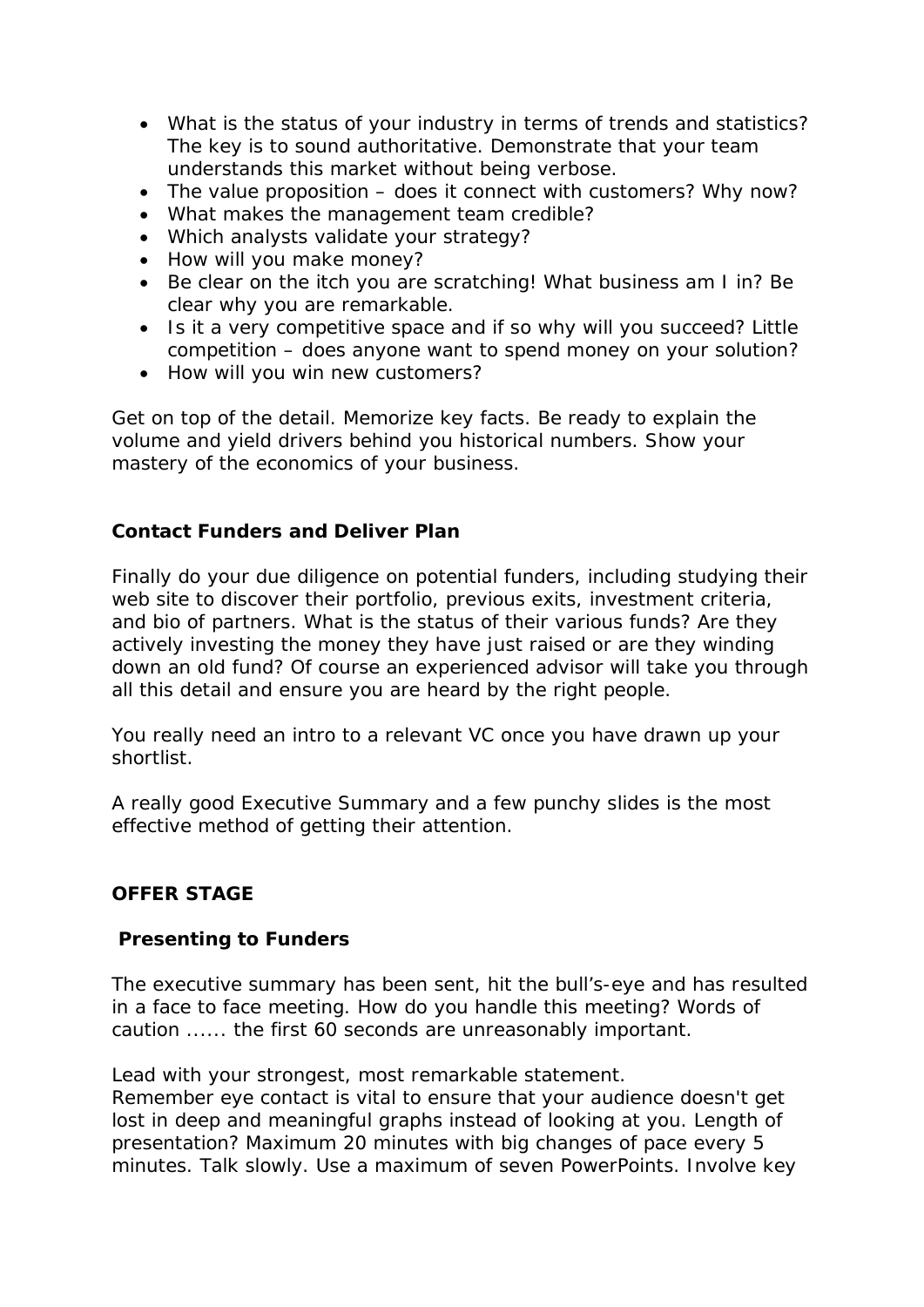members of your team to make key points. Finish with a very strong 60 seconds bringing together the proposition and clear next steps.

# **Commercial Due Diligence**

The funders won't call it that but that's what they want to do next if they like what they hear. Most funders will want to move to an exclusive discussion before investing too much time but I would resist that until you have a detailed term sheet.

Commercial due diligence is an examination by the funder of the fundamental logic of your business plan and the market you are attacking. All the policies will be examined from business models to marketing strategies to your product strategy. The key market drivers, competitors, legislative changes, technology threats will all be reviewed. Of course a switched on funder will know all this stuff already and if fact if they don't, you are probably in front of the wrong funder!

Fundamentally they are making a judgment call on the following:

- 1. Is the CEO credible and has he assembled a great team?
- 2. Does the market have an itch worth scratching; is it a need to have or a nice to have?
- 3. Does this business plan make money and can it scale to a substantial business that buyers will love to buy.
- 4. Can this team define and dominate this market? What edge do you have on the existing and future competition?

# **Term Sheet**

It is important for your team, preferably your adviser, to issue strict guidelines on your requirements. This will minimize surprises and allow comparison of rival offers. Again the adviser should ensure that all information, business plans, supplementary answers to questions are packaged up and made available to all interested funders. This ensures a level playing field.

Set out a deadline for Term Sheets and send to all interested parties.

Review all Term Sheets and list clarification points including terminology that is unclear, conditions that need more detail, and commercial terms that seem uncompetitive.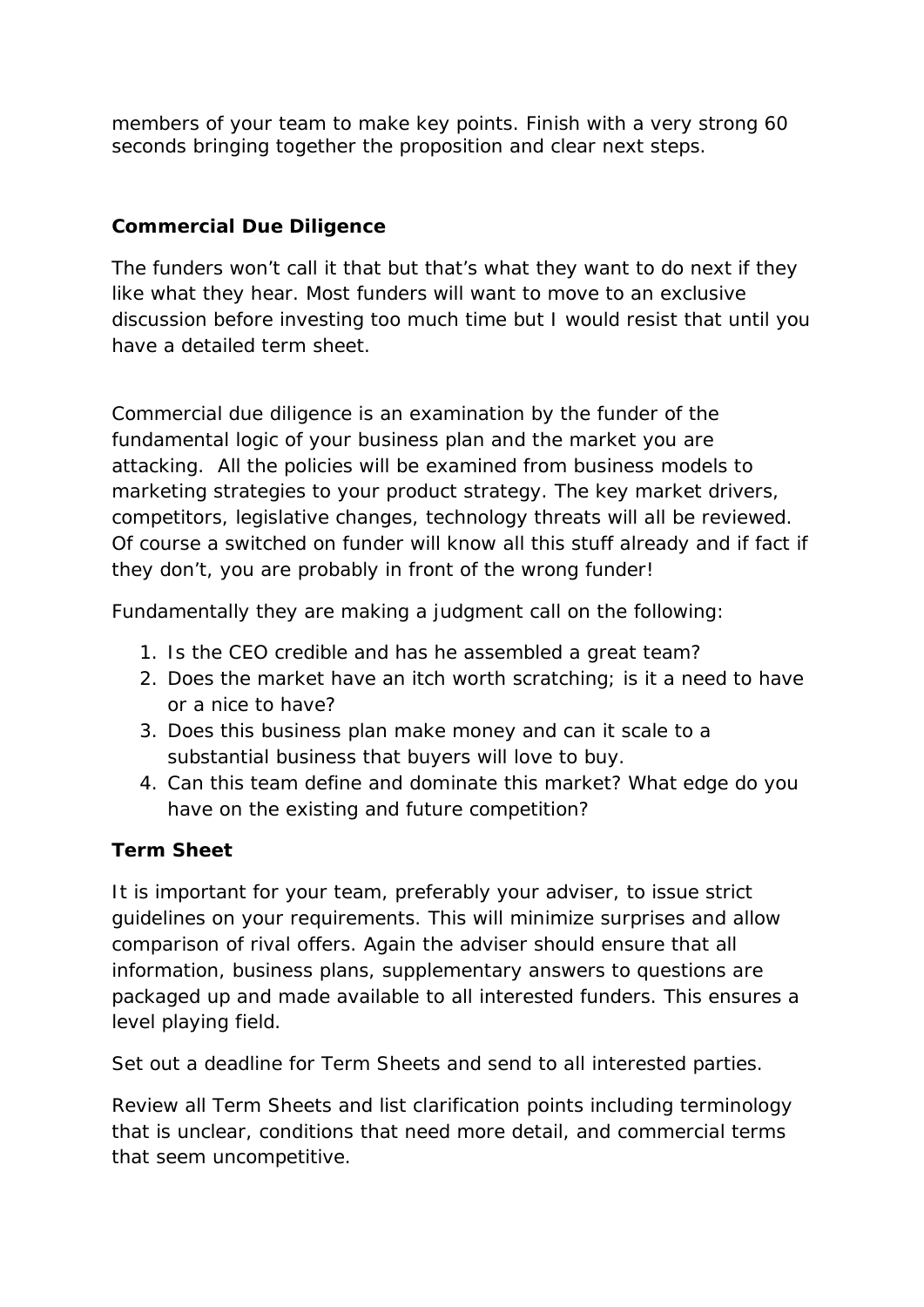# **Invite Final Offers**

Go back to all parties and ask them to address the issues identified in your Term Sheet review and ask them to issue their final and best offer by the agreed deadline.

### **SELECTION OF FUNDER**

### **Selection**

In making your final choice, with the help of your advisor, take into consideration the following:

- Equity % requested for their money. Model the likely IRR % the funder is expected to achieve based on reasonable assumptions.
- Chemistry of the deal leader who will be attending Board meetings and the fit with the management team.
- Understand their approach to future funding needs.
- Early repayment penalties if any.
- Approach to salary and incentive schemes.
- Information requirements on an ongoing basis.
- Previous track record and references.
- Synergy/conflicts with other portfolio companies.
- Type of fund being used to do the deal.
- House style of management, hands off or micro managers.

# **Negotiation of Terms**

It is worth noting that most terms offered are negotiable. Hopefully your adviser should be adding significant value at this stage. Checklist to focus on:

- Pre money valuation
- Equity stakes for all parties
- Dividend rights
- Repayment Terms of any financial instruments
- Exit valuation placed on the target

Remember the management team has to live with the funder after the deal so stay professionally polite when negotiating hard. Once a detailed set of terms are agreed, (Note this is not the final legal document) the preferred funder will conduct formal due diligence.